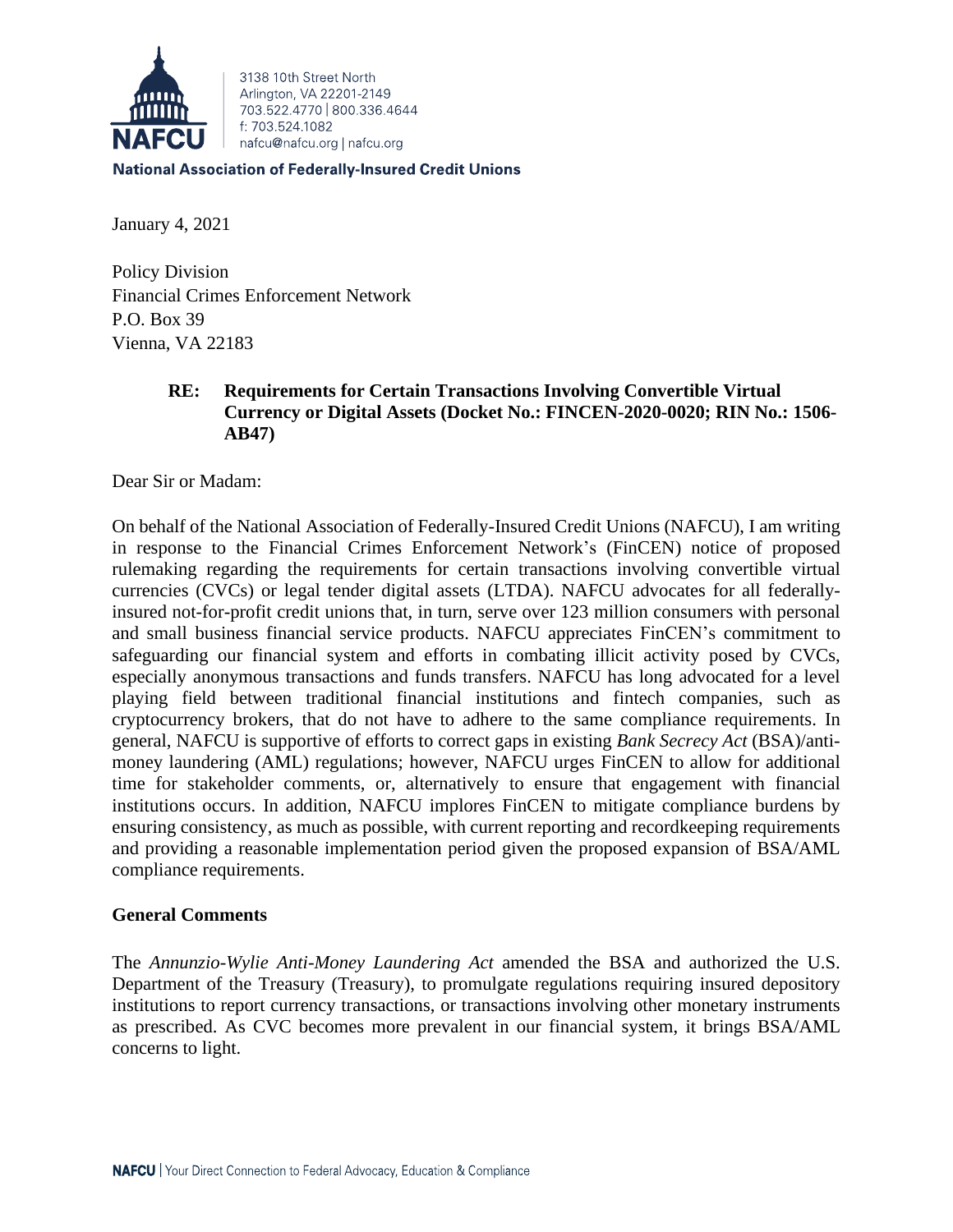Financial Crimes Enforcement Network January 4, 2021 Page 2 of 4

The proposal would create recordkeeping, verification, and reporting requirements for certain deposits, withdrawals, exchanges, or other payments or transfers of CVC/LTDA by, through, or to a financial institution or money service business (MSB) that involves an unhosted, or otherwise covered, wallet. Credit unions that have hosted wallet accounts will be impacted by this proposal. As the proposal indicates, the number of financial institutions impacted by this proposal are small in comparison to the total number of financial institutions. Nevertheless, the proposal could have future implications on a credit union's decision to provide financial services for CVCs/LTDAs as the proposal greatly increases the level of necessary compliance.

Credit unions play an important role in identifying and mitigating risks to our financial system; however, BSA/AML compliance continues to be burdensome. According to NAFCU's 2020 *Federal Reserve Meeting Survey,* over 52 percent of respondents expect to increase the number of full-time equivalent staff members devoted to BSA/AML compliance. This represents a 20 percent increase from last year and will likely continue to grow, as compliance becomes more intricate and complex. The proposal creates recordkeeping requirements that are similar to the current Recordkeeping and Travel Rules pertaining to funds transfers and transmittals of funds and reporting requirements similar to that of the currency transfer reports (CTRs). Credit unions cannot continue to spend massive amounts of money on compliance resources if the requirements are duplicative of other compliance efforts that provide similar information. FinCEN must ensure that the proposal is not duplicative of current reporting and recordkeeping requirements of financial institutions.

# **FinCEN Should Allow for Additional Time for Stakeholder Comments**

NAFCU understands the pressing need to obtain the information that would be provided under the proposed recordkeeping and reporting requirements; however, the expedited 15-day comment period is far too short for public stakeholders to provide substantive comments on potential ramifications. Due to public holidays, the 15-day period includes only 6 business days. The proposal does not afford a "meaningful opportunity" to comment. Further, it is not clear what outreach was conducted to financial institutions impacted by the proposed changes prior to publishing in the *Federal Register*.

This proposal originated from engagement between the FinCEN Exchange and the cryptocurrency industry over a year ago. A rush to finalize at the expense of public comment seems unnecessary given the length of time the issue has been discussed. Although financial institutions may become members of the FinCEN Exchange, the program is currently set up as an invitation-only program. Therefore, representation of financial institutions during prior engagement with the FinCEN Exchange is unknown, while the proposal provides ample evidence of engagement with the cryptocurrency industry. The proposal directly impacts the cryptocurrency industry, who previously did not have to comply with BSA/AML requirements, but the proposal also impacts financial institutions that service hosted wallet accounts. As noted in the proposal, FinCEN states that rapid implementation is necessary to successfully accomplish the objective of curbing illicit finance in CVC/LTDA transactions. FinCEN also states that any delay in the rulemaking process may cause the movement in assets from a hosted wallet to an unhosted wallet in the interim.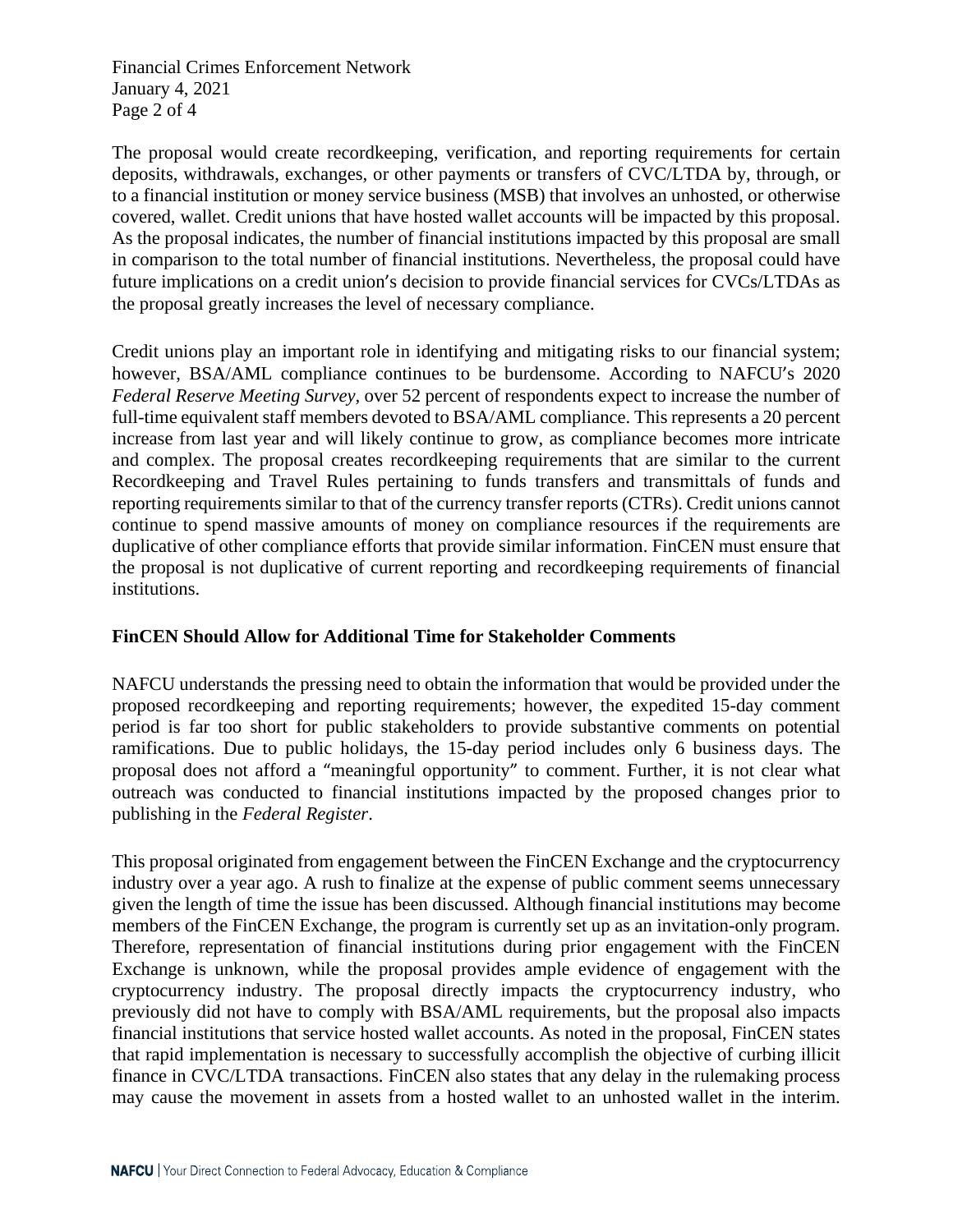Financial Crimes Enforcement Network January 4, 2021 Page 3 of 4

NAFCU understand the urgency; however, FinCEN should allow for more time for stakeholder comments, or, alternatively to ensure that engagement with financial institutions occurs.

### **FinCEN Must Allow a Reasonable Implementation Period Given the Proposed Expansion of Requirements Increases Compliance Costs and Burdens**

Although FinCEN is expediting the comment period to ensure that assets do not move from hosted to unhosted wallets, the agency should provide a reasonable implementation period given the proposed expansion of the existing BSA/AML requirements and will increase compliance costs and burdens. Despite the low number of financial institutions that currently have a hosted wallet account, the industry may see more demand for service providers and FinCEN should continue to monitor this trend and the impacts of this proposal, including any associated barriers to providing financial services. Although the proposal limits the scope of expansion to certain transactions, it adds to the existing reporting requirements which increases costs and strain on compliance resources.

Associated costs vary depending on the vendor utilized and some vendors may pass costs down to credit unions. To the extent that these compliance obligations fall upon smaller institutions, the burden may be greater as smaller institutions may have limited staffing resources available to absorb the costs. To mitigate costs, NAFCU urges FinCEN to maintain consistency with the proposed aggregation requirements and procedural requirements, such as the 15-day filing deadline. Consistency between reporting may lessen compliance burdens. In addition, NAFCU is supportive of the proposed exemptions from the required reporting for transactions that are between a hosted wallet account and a counterparty hosted wallet at a financial institution regulated under the BSA, as FinCEN may glean the information from already existing reporting and there is no need for duplication.

In addition to the new reporting requirements, the proposal creates a separate identity verification and recordkeeping requirement, separate and distinct from the reporting requirement. This will apply to financial institutions' hosted wallet accounts and require the collection of the name and physical address of the customer's counterparty when certain transactions occur. Specifically, transactions where a hosted wallet account engages in a transaction with an unhosted wallet with a value of more than \$3,000. Credit unions have operated under the current recordkeeping and verification requirements for some time, but the proposal will require new risk-based policies and procedures and the electronic retention of the recordkeeping information. Again, FinCEN should maintain consistency with current recordkeeping requirements to mitigate compliance burdens and should provide a reasonable implementation period.

# **Conclusion**

NAFCU appreciates the opportunity to share our members' views on this matter. NAFCU urges FinCEN to allow for additional time for stakeholder comments. In addition, NAFCU asks FinCEN to maintain consistency with current reporting and recordkeeping requirements, as much as possible, to lessen compliance burdens. As the CVC/LTDA industry evolves, FinCEN must